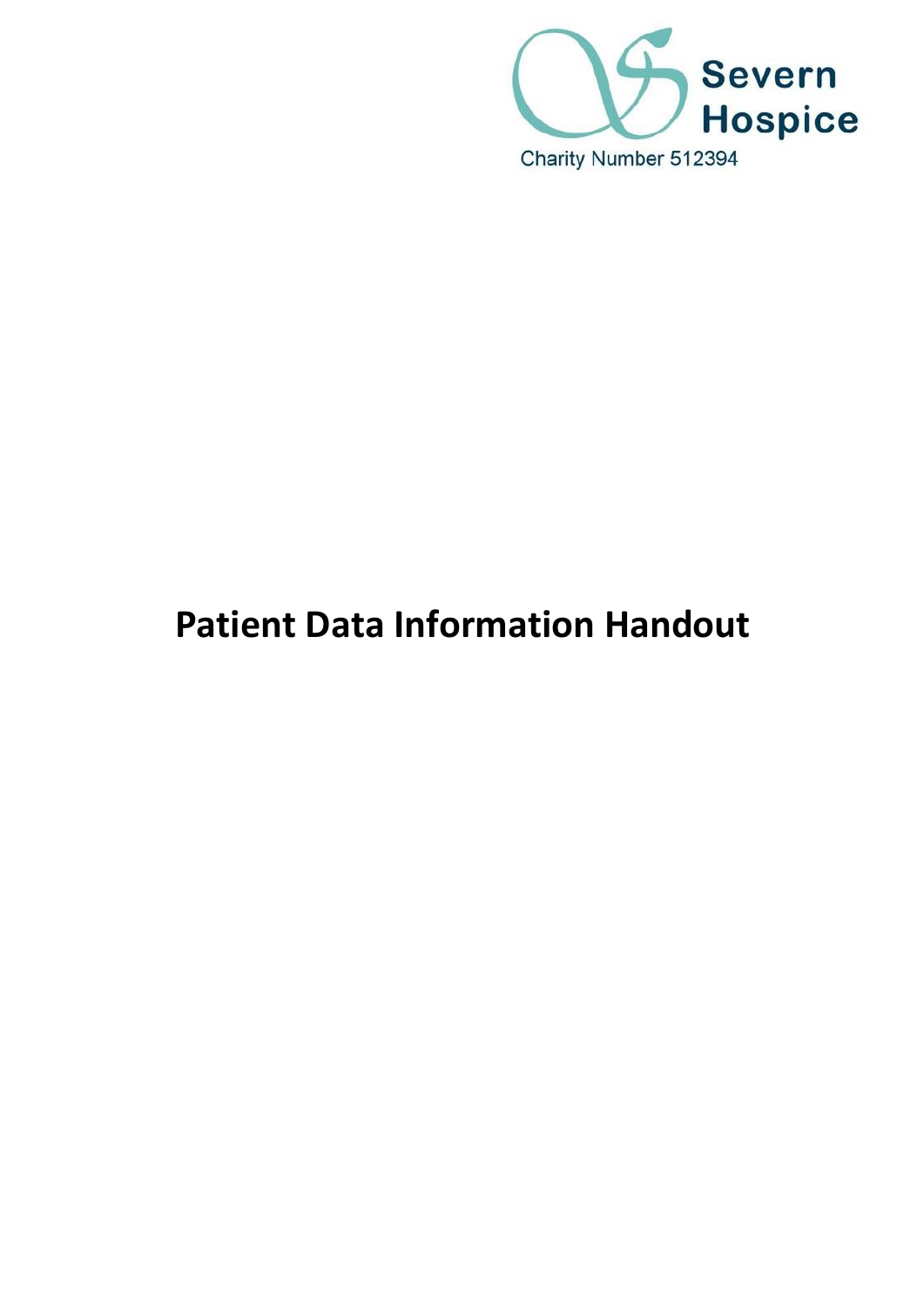Both law and Severn Hospice policy provide individuals rights which they need to be informed about. These include:

- The right to be informed about how data about them is used and shared
- The right to have objections to the use of data about them being considered in some circumstances (section 10 of the Data Protection Act) and to be informed of the reasons why an objection is not upheld when it isn't.
- The right to control, unless exceptional circumstances apply, how confidential information that might identify them is used and shared.

### **Why does Severn Hospice collect information about you?**

Severn Hospice keeps records about the care and treatment you receive here.

This may include:

- Basic demographic information about you, such as your name, address, date of birth, NHS number and next of kin
- Any contacts you have had with our services, such as admissions to the ward, Day Hospice and Outpatients Services
- Notes and reports about your health and any treatment and care you need and/or have received
- The results of investigations, such as blood tests
- Any relevant information from other healthcare staff outside of the Hospice, relatives or those who care for you.

#### **What does Severn Hospice use this information for?**

Your records are used to make sure that:

- All healthcare staff involved in your care have access to accurate and up-to-date information
- Should you have a concern or need to make a complaint the matter can be properly investigated.

#### **Does Severn Hospice use my information for anything else?**

- Your information may be used to measure the quality of care we provide through confidential internal audits.
- Only with your explicit consent, certain details may be used for research.

In both cases there are procedures in place to ensure that it is impossible for individual patients to be identified.